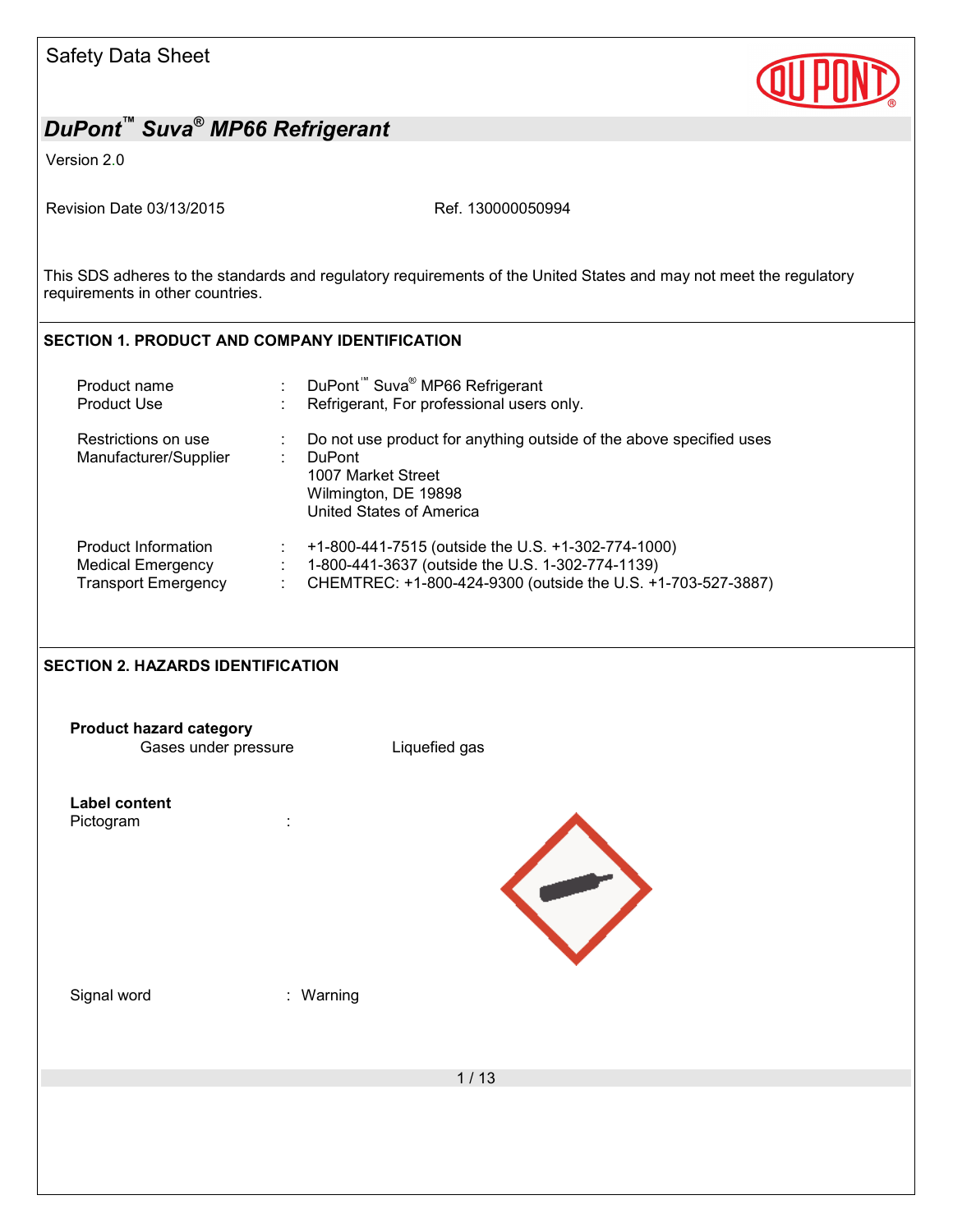

#### Version 2.0

| Revision Date 03/13/2015         | Ref. 130000050994                                          |
|----------------------------------|------------------------------------------------------------|
| Hazardous warnings               | : Contains gas under pressure; may explode if heated.      |
| Hazardous prevention<br>measures | : Protect from sunlight. Store in a well-ventilated place. |
| Other hazards                    |                                                            |

Misuse or intentional inhalation abuse may lead to death without warning. Vapours are heavier than air and can cause suffocation by reducing oxygen available for breathing. Rapid evaporation of the liquid may cause frostbite.

#### **SECTION 3. COMPOSITION/INFORMATION ON INGREDIENTS**

| Component                                     | CAS-No.   | Concentration |
|-----------------------------------------------|-----------|---------------|
| Chlorodifluoromethane (HCFC-22)               | 75-45-6   | 61 %          |
| 1-Chloro-1,2,2,2-tetrafluoroethane (HCFC-124) | 2837-89-0 | 28 %          |
| 1,1-Difluoroethane (HFC-152a)                 | 75-37-6   | 11 %          |

#### **SECTION 4. FIRST AID MEASURES**

| General advice | : Never give anything by mouth to an unconscious person. When symptoms<br>persist or in all cases of doubt seek medical advice.                                    |
|----------------|--------------------------------------------------------------------------------------------------------------------------------------------------------------------|
| Inhalation     | : Remove from exposure, lie down. Move to fresh air. Keep patient warm and at<br>rest. Artificial respiration and/or oxygen may be necessary. Consult a physician. |
| Skin contact   | : Take off contaminated clothing and shoes immediately. Flush area with<br>lukewarm water. Do not use hot water. If frostbite has occurred, call a<br>physician.   |
|                | 2/13                                                                                                                                                               |
|                |                                                                                                                                                                    |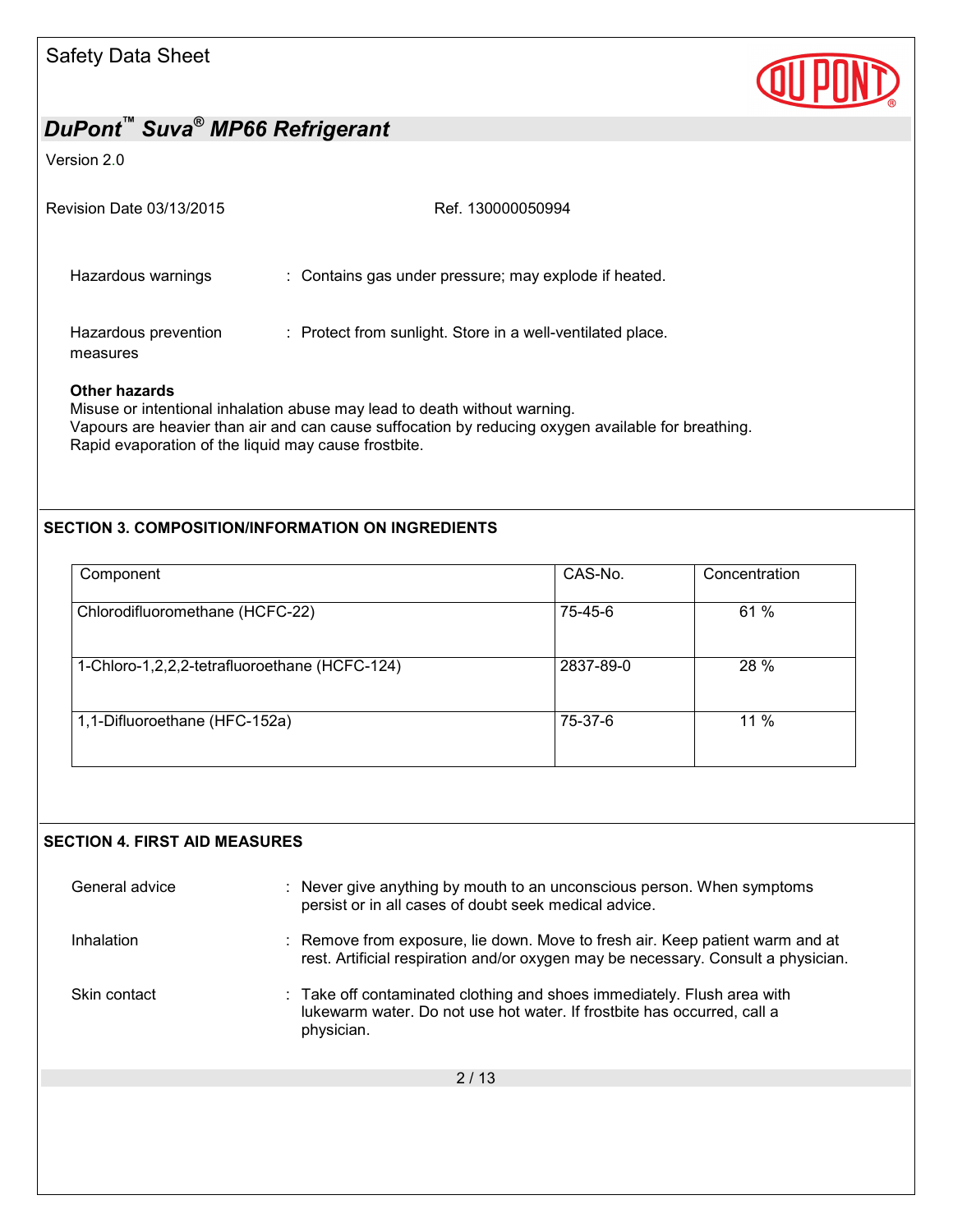

Version 2.0

| Revision Date 03/13/2015                                 | Ref. 130000050994                                                                                                                                                                                   |
|----------------------------------------------------------|-----------------------------------------------------------------------------------------------------------------------------------------------------------------------------------------------------|
| Eye contact                                              | : Rinse immediately with plenty of water and seek medical advice.                                                                                                                                   |
| Ingestion                                                | $\therefore$ Is not considered a potential route of exposure.                                                                                                                                       |
| Most important<br>symptoms/effects, acute<br>and delayed | : Anaesthetic effects Light-headedness irregular heartbeat with a strange<br>sensation in the chest, heart thumping, apprehension, feeling of fainting,<br>dizziness or weakness                    |
| Protection of first-aiders                               | : If potential for exposure exists refer to Section 8 for specific personal protective<br>equipment.                                                                                                |
| Notes to physician                                       | : Because of possible disturbances of cardiac rhythm, catecholamine drugs,<br>such as epinephrine, that may be used in situations of emergency life support<br>should be used with special caution. |
|                                                          |                                                                                                                                                                                                     |

## **SECTION 5. FIREFIGHTING MEASURES**

| Suitable extinguishing media      | Use extinguishing measures that are appropriate to local circumstances and<br>the surrounding environment. |
|-----------------------------------|------------------------------------------------------------------------------------------------------------|
| Unsuitable extinguishing<br>media | : No applicable data available.                                                                            |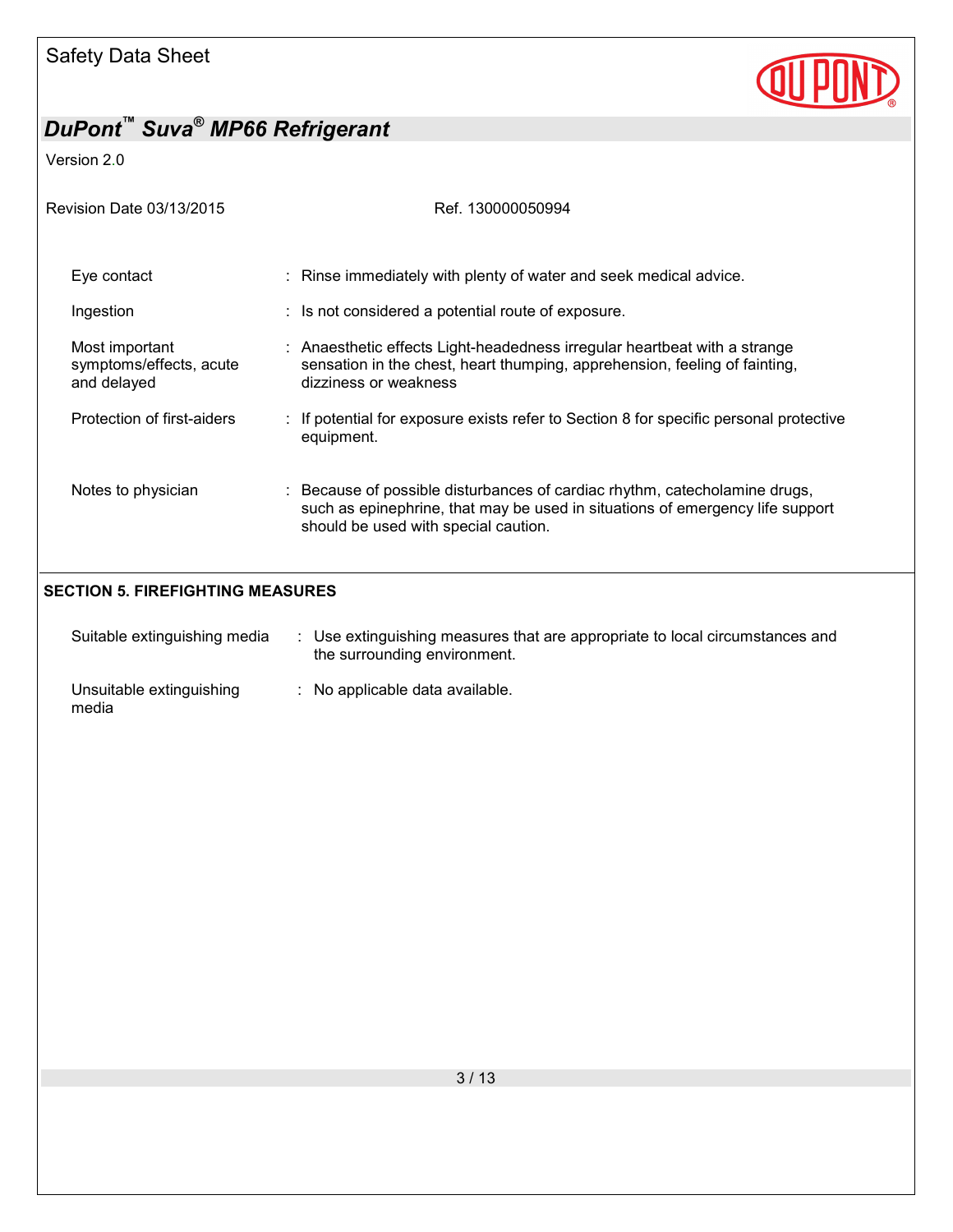Version 2.0

Revision Date 03/13/2015 Ref. 130000050994 Specific hazards : Cylinders are equipped with pressure and temperature relief devices, but may still rupture under fire conditions. Decomposition may occur. Contact of welding or soldering torch flame with high concentrations of refrigerant can result in visible changes in the size and colour of the torch flame. This flame effect will only occur in concentrations of product well above the recommended exposure limit. Therefore stop all work and ventilate to disperse refrigerant vapors from the work area before using any open flames. This substance is not flammable in air at temperatures up to 100 deg. C (212 deg. F) at atmospheric pressure. However, mixtures of this substance with high concentrations of air at elevated pressure and/or temperature can become combustible in the presence of an ignition source. This substance can also become combustible in an oxygen enriched environment (oxygen concentrations greater than that in air). Whether a mixture containing this substance and air, or this substance in an oxygen enriched atmosphere become combustible depends on the inter-relationship of 1) the temperature 2) the pressure, and 3) the proportion of oxygen in the mixture. In general, this substance should not be allowed to exist with air above atmospheric pressure or at high temperatures; or in an oxygen enriched environment. For example this substance should NOT be mixed with air under pressure for leak testing or other purposes. Experimental data have also been reported which indicate combustibility of this substance in the presence of certain concentrations of chlorine. Special protective equipment for firefighters : In the event of fire, wear self-contained breathing apparatus. Use personal protective equipment. Wear neoprene gloves during cleaning up work after a fire. Further information : Cool containers/tanks with water spray. Self-contained breathing apparatus (SCBA) is required if containers rupture and contents are released under fire conditions. Water runoff should be contained and neutralized prior to release. **SECTION 6. ACCIDENTAL RELEASE MEASURES** 

NOTE: Review FIRE FIGHTING MEASURES and HANDLING (PERSONNEL) sections before proceeding with clean-up. Use appropriate PERSONAL PROTECTIVE EQUIPMENT during clean-up.

Safeguards (Personnel) : Evacuate personnel to safe areas. Ventilate area, especially low or enclosed places where heavy vapours might collect.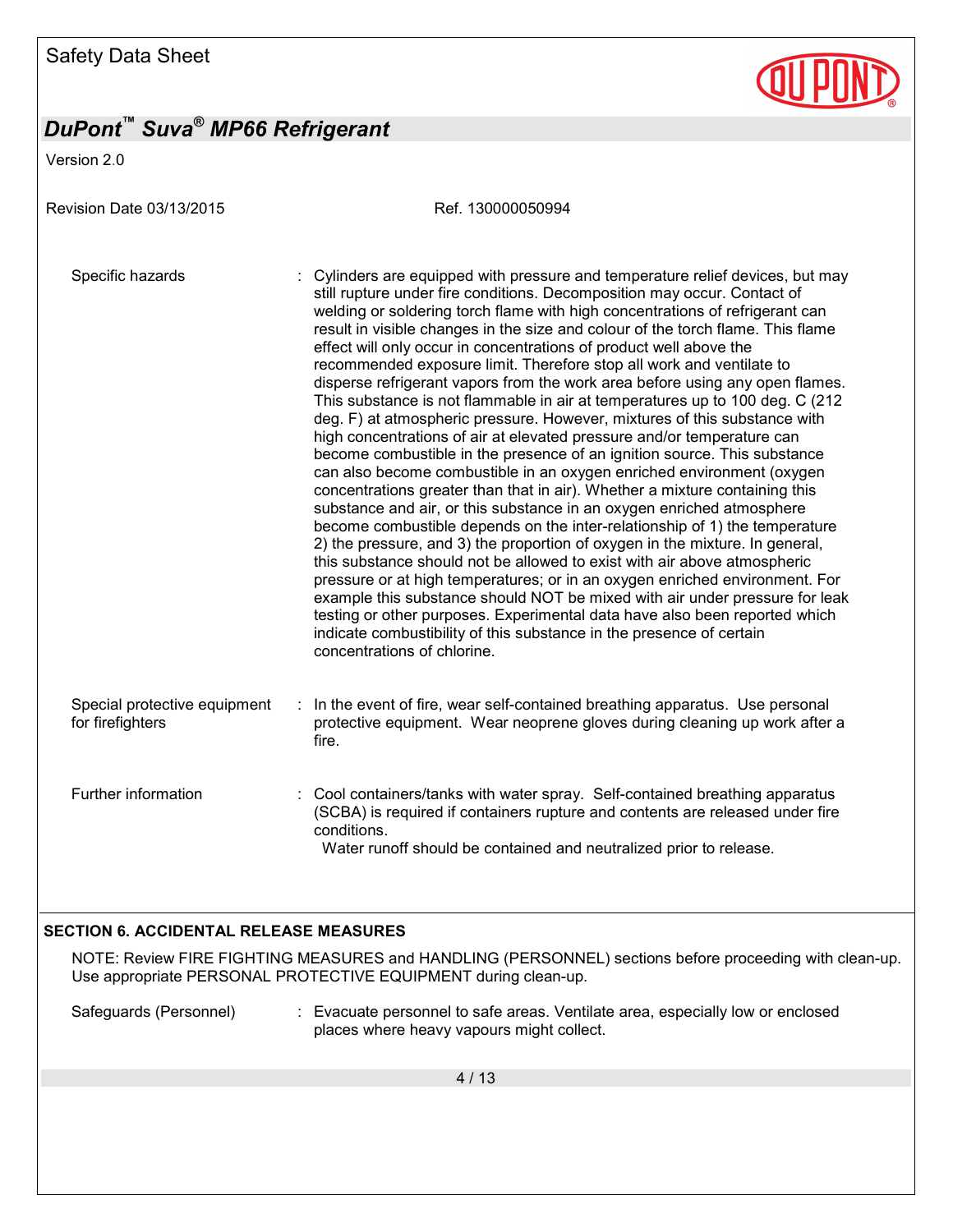

Version 2.0

| Revision Date 03/13/2015                                | Ref. 130000050994                                                                                                                                                                                                                                                                                                                                                                                                                                                                                                                                                                                                                                                                                                                                                                                                                                                                                |
|---------------------------------------------------------|--------------------------------------------------------------------------------------------------------------------------------------------------------------------------------------------------------------------------------------------------------------------------------------------------------------------------------------------------------------------------------------------------------------------------------------------------------------------------------------------------------------------------------------------------------------------------------------------------------------------------------------------------------------------------------------------------------------------------------------------------------------------------------------------------------------------------------------------------------------------------------------------------|
| Environmental precautions                               | : Should not be released into the environment.<br>In accordance with local and national regulations.                                                                                                                                                                                                                                                                                                                                                                                                                                                                                                                                                                                                                                                                                                                                                                                             |
| Spill Cleanup                                           | : Evaporates.<br>Ventilate area using forced ventilation, especially low or enclosed places<br>where heavy vapors might collect.                                                                                                                                                                                                                                                                                                                                                                                                                                                                                                                                                                                                                                                                                                                                                                 |
| <b>Accidental Release Measures</b>                      | : Avoid open flames and high temperatures. Self-contained breathing<br>apparatus (SCBA) is required if a large release occurs.                                                                                                                                                                                                                                                                                                                                                                                                                                                                                                                                                                                                                                                                                                                                                                   |
|                                                         |                                                                                                                                                                                                                                                                                                                                                                                                                                                                                                                                                                                                                                                                                                                                                                                                                                                                                                  |
| <b>SECTION 7. HANDLING AND STORAGE</b>                  |                                                                                                                                                                                                                                                                                                                                                                                                                                                                                                                                                                                                                                                                                                                                                                                                                                                                                                  |
| Handling (Personnel)                                    | : Avoid breathing vapours or mist. Avoid contact with skin, eyes and clothing.<br>Provide sufficient air exchange and/or exhaust in work rooms. For personal<br>protection see section 8.                                                                                                                                                                                                                                                                                                                                                                                                                                                                                                                                                                                                                                                                                                        |
| Handling (Physical Aspects)                             | : The product should not be mixed with air for leak testing or used with air for<br>any other purpose above atmospheric pressure. Contact with chlorine or<br>other strong oxidizing agents should also be avoided.                                                                                                                                                                                                                                                                                                                                                                                                                                                                                                                                                                                                                                                                              |
| Dust explosion class                                    | : Not applicable                                                                                                                                                                                                                                                                                                                                                                                                                                                                                                                                                                                                                                                                                                                                                                                                                                                                                 |
| Storage                                                 | : Valve protection caps and valve outlet threaded plugs must remain in place<br>unless container is secured with valve outlet piped to use point. Do not drag,<br>slide or roll cylinders. Use a suitable hand truck for cylinder movement. Use a<br>pressure reducing regulator when connecting cylinder to lower pressure<br>(<3000 psig) piping or systems. Never attempt to lift cylinder by its cap. Use a<br>check valve or trap in the discharge line to prevent hazardous back flow into<br>the cylinder. Cylinders should be stored upright and firmly secured to<br>prevent falling or being knocked over.<br>Separate full containers from empty containers. Keep at temperature not<br>exceeding 52°C. Do not store near combustible materials. Avoid area where<br>salt or other corrosive materials are present.<br>The product has an indefinite shelf life when stored properly. |
| Storage period                                          | $:$ > 10 yr                                                                                                                                                                                                                                                                                                                                                                                                                                                                                                                                                                                                                                                                                                                                                                                                                                                                                      |
| Storage temperature                                     | : < 52 °C (< 126 °F)                                                                                                                                                                                                                                                                                                                                                                                                                                                                                                                                                                                                                                                                                                                                                                                                                                                                             |
| <b>SECTION 8. EXPOSURE CONTROLS/PERSONAL PROTECTION</b> |                                                                                                                                                                                                                                                                                                                                                                                                                                                                                                                                                                                                                                                                                                                                                                                                                                                                                                  |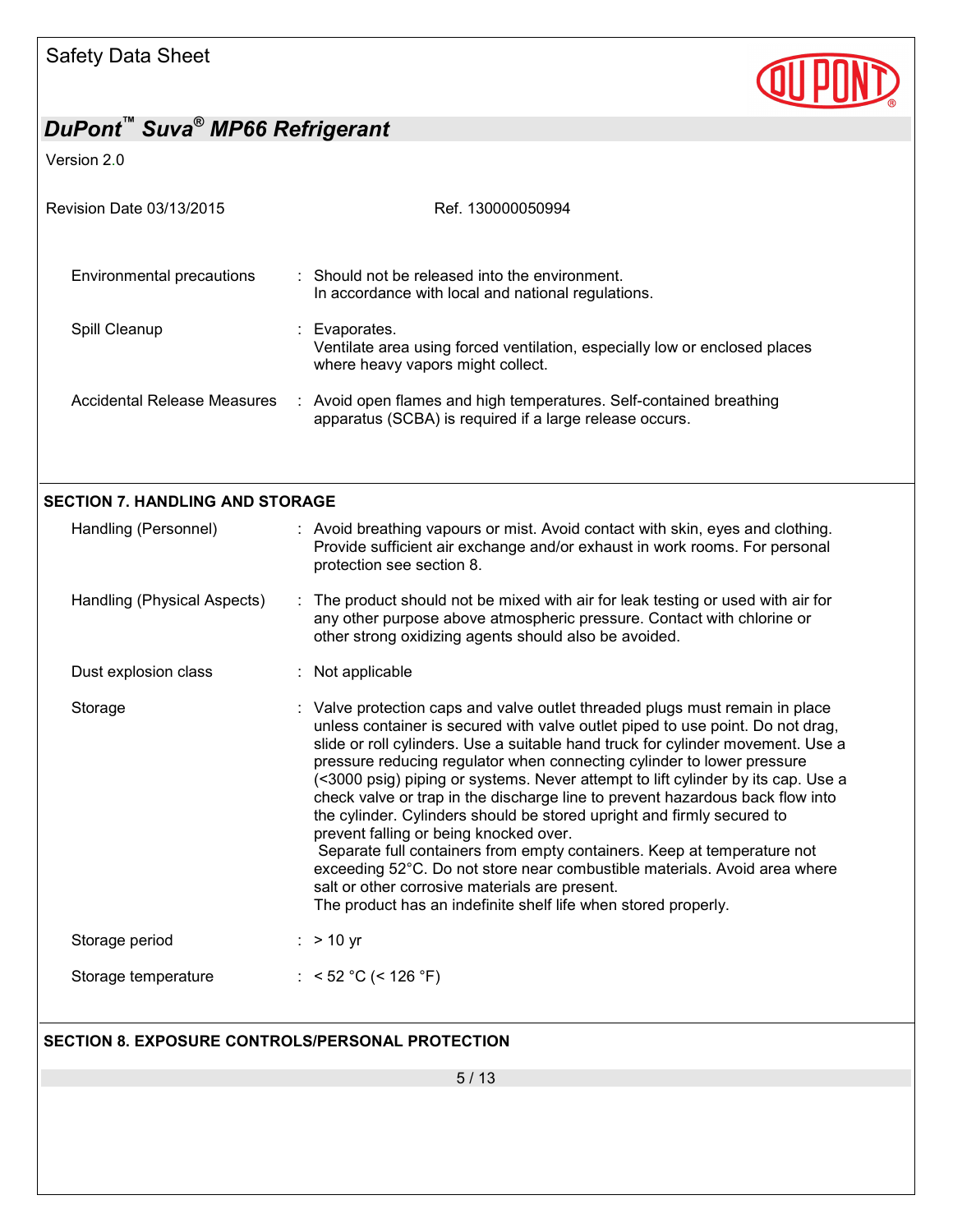

Version 2.0

| <b>Revision Date 03/13/2015</b>                            |                                                                                                                                                                                                                                                                                                                                                                                                                               | Ref. 130000050994                          |                                                                                                                                                                  |  |  |
|------------------------------------------------------------|-------------------------------------------------------------------------------------------------------------------------------------------------------------------------------------------------------------------------------------------------------------------------------------------------------------------------------------------------------------------------------------------------------------------------------|--------------------------------------------|------------------------------------------------------------------------------------------------------------------------------------------------------------------|--|--|
| <b>Engineering controls</b>                                | : Use sufficient ventilation to keep employee exposure below recommended<br>limits. Local exhaust should be used when large amounts are released.<br>Mechanical ventilation should be used in low or enclosed places. Refrigerant<br>Concentration monitors may be necessary to determine vapor concentrations<br>in work areas prior to use of torches or other open flames, or if employees are<br>entering enclosed areas. |                                            |                                                                                                                                                                  |  |  |
| Personal protective equipment<br>Respiratory protection    |                                                                                                                                                                                                                                                                                                                                                                                                                               | when using this product.                   | : Under normal manufacturing conditions, no respiratory protection is required                                                                                   |  |  |
| Hand protection                                            |                                                                                                                                                                                                                                                                                                                                                                                                                               | : Additional protection: Impervious gloves |                                                                                                                                                                  |  |  |
| Eye protection                                             |                                                                                                                                                                                                                                                                                                                                                                                                                               | contact with this material.                | : Wear safety glasses with side shields. Additionally wear a face shield where<br>the possibility exists for face contact due to splashing, spraying or airborne |  |  |
| Protective measures                                        | occurs.                                                                                                                                                                                                                                                                                                                                                                                                                       |                                            | : Self-contained breathing apparatus (SCBA) is required if a large release                                                                                       |  |  |
| <b>Exposure Guidelines</b><br><b>Exposure Limit Values</b> |                                                                                                                                                                                                                                                                                                                                                                                                                               |                                            |                                                                                                                                                                  |  |  |
| Chlorodifluoromethane<br><b>TLV</b>                        | (ACGIH)                                                                                                                                                                                                                                                                                                                                                                                                                       | 1,000 ppm                                  | <b>TWA</b>                                                                                                                                                       |  |  |
| 1-Chloro-1,2,2,2-tetrafluoroethane<br>AEL*                 | (DUPONT)                                                                                                                                                                                                                                                                                                                                                                                                                      | 1,000 ppm                                  | 8 & 12 hr. TWA                                                                                                                                                   |  |  |
| 1,1-Difluoroethane<br>AEL*                                 | (DUPONT)                                                                                                                                                                                                                                                                                                                                                                                                                      | 1,000 ppm                                  | 8 & 12 hr. TWA                                                                                                                                                   |  |  |
|                                                            |                                                                                                                                                                                                                                                                                                                                                                                                                               |                                            |                                                                                                                                                                  |  |  |

\* AEL is DuPont's Acceptable Exposure Limit. Where governmentally imposed occupational exposure limits which are lower than the AEL are in effect, such limits shall take precedence.

### **SECTION 9. PHYSICAL AND CHEMICAL PROPERTIES**

Appearance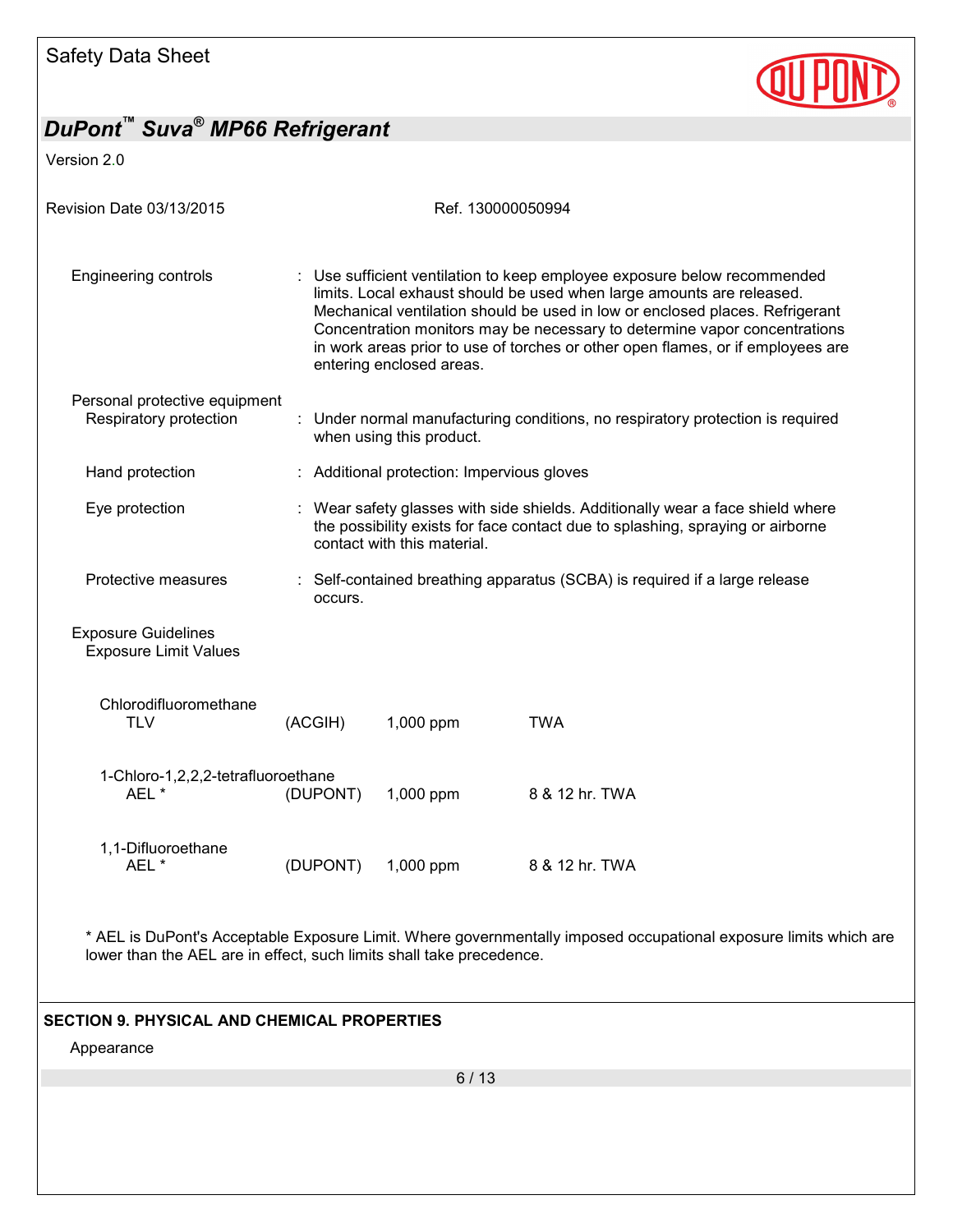

## Version 2.0

| <b>Revision Date 03/13/2015</b> |  |
|---------------------------------|--|
|---------------------------------|--|

Ref. 130000050994

| Physical state<br>Form<br>Color            | gaseous<br>Liquefied gas<br>colourless                  |
|--------------------------------------------|---------------------------------------------------------|
| Odor                                       | slight, ether-like<br>t.                                |
| Odor threshold                             | No applicable data available.                           |
| рH                                         | neutral<br>İ,                                           |
| Melting point/range                        | ÷<br>No applicable data available.                      |
| Boiling point/boiling range                | <b>Boiling point</b><br>÷<br>$-34.6$ °C ( $-30.3$ °F)   |
| Flash point                                | does not flash<br>÷                                     |
| Evaporation rate                           | : > 1<br>$(CCL4=1.0)$                                   |
| Flammability (solid, gas)                  | No applicable data available.<br>÷                      |
| Upper explosion limit                      | Method: None per ASTM E681<br>÷                         |
| Lower explosion limit                      | Method: None per ASTM E681<br>÷                         |
| Vapor pressure                             | : 8,224 hPa at 25 °C (77 °F)                            |
| Vapor density                              | 3.3 at 25°C (77°F) and 1013 hPa (Air=1.0)               |
| Specific gravity (Relative<br>density)     | 1.19 at 25 °C (77 °F)<br>t.                             |
| Water solubility                           | 1.0 g/l at 25 °C (77 °F) at 1,013 hPa<br>$\ddot{\cdot}$ |
| Solubility(ies)                            | No applicable data available.<br>t,                     |
| Partition coefficient: n-<br>octanol/water | No applicable data available.<br>÷                      |
| Auto-ignition temperature                  | No applicable data available.<br>÷.                     |
| Ignition temperature                       | 685 °C<br>t                                             |
|                                            |                                                         |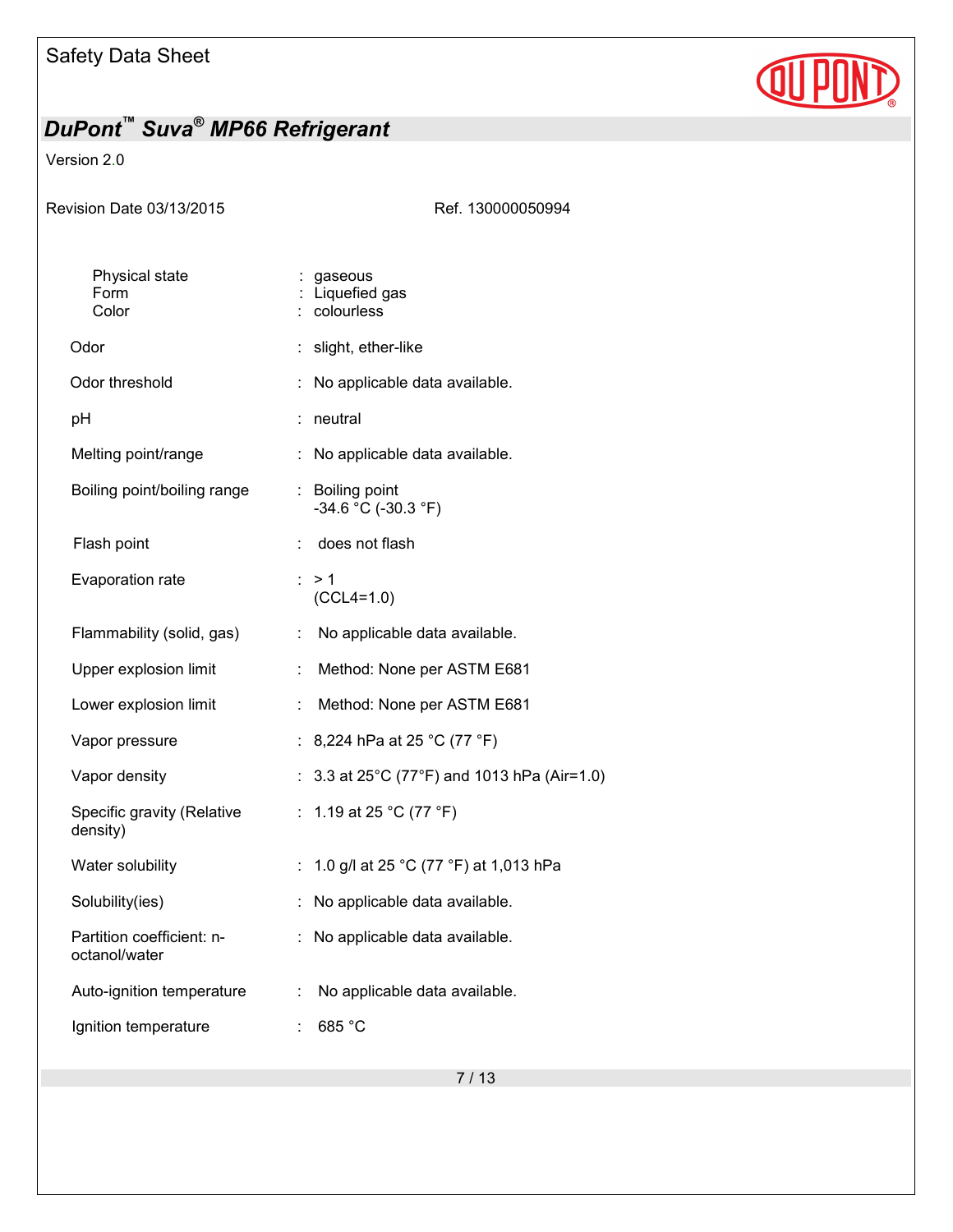

## Version 2.0

| Revision Date 03/13/2015 |  |
|--------------------------|--|
|                          |  |

Ref. 130000050994

| Decomposition temperature | : No applicable data available. |
|---------------------------|---------------------------------|
| Viscosity, kinematic      | : No applicable data available. |
| Viscosity                 | : No applicable data available. |
| % Volatile                | $: 100 \%$                      |

| <b>SECTION 10. STABILITY AND REACTIVITY</b> |   |                                                                                                                                                                                                                                                                                                                    |
|---------------------------------------------|---|--------------------------------------------------------------------------------------------------------------------------------------------------------------------------------------------------------------------------------------------------------------------------------------------------------------------|
| Reactivity                                  |   | Stable at normal ambient temperature and pressure.                                                                                                                                                                                                                                                                 |
| Chemical stability                          |   | Stable under recommended storage conditions.                                                                                                                                                                                                                                                                       |
| Possibility of hazardous<br>reactions       |   | Polymerization will not occur.                                                                                                                                                                                                                                                                                     |
| Conditions to avoid                         |   | : Avoid open flames and high temperatures.                                                                                                                                                                                                                                                                         |
| Incompatible materials                      |   | Alkali metals Alkaline earth metals, Powdered metals, Powdered metal salts                                                                                                                                                                                                                                         |
| Hazardous decomposition<br>products         | ÷ | Decomposition products are hazardous., This material can be decomposed<br>by high temperatures (open flames, glowing metal surfaces, etc.) forming<br>hydrochloric and hydrofluoric acids, and possibly carbonyl halides., These<br>materials are toxic and irritating., Avoid contact with decomposition products |

## **SECTION 11. TOXICOLOGICAL INFORMATION**

| Chlorodifluoromethane (HCFC-22)                                    |                                                                                                     |
|--------------------------------------------------------------------|-----------------------------------------------------------------------------------------------------|
| Inhalation 4 h LC50                                                | > 150000 ppm, Mouse                                                                                 |
| Inhalation Low Observed<br>Adverse Effect<br>Concentration (LOAEC) | 50000 ppm, Dog<br>÷<br>Cardiac sensitization                                                        |
| Inhalation No Observed                                             | 25000 ppm, Dog<br>÷.                                                                                |
| Adverse Effect                                                     | Cardiac sensitization                                                                               |
| Concentration                                                      |                                                                                                     |
| Skin irritation                                                    | Not expected to cause skin irritation based on expert review of the<br>properties of the substance. |
| Eye irritation                                                     | Not expected to cause eye irritation based on expert review of the<br>properties of the substance.  |
|                                                                    | 8/13                                                                                                |
|                                                                    |                                                                                                     |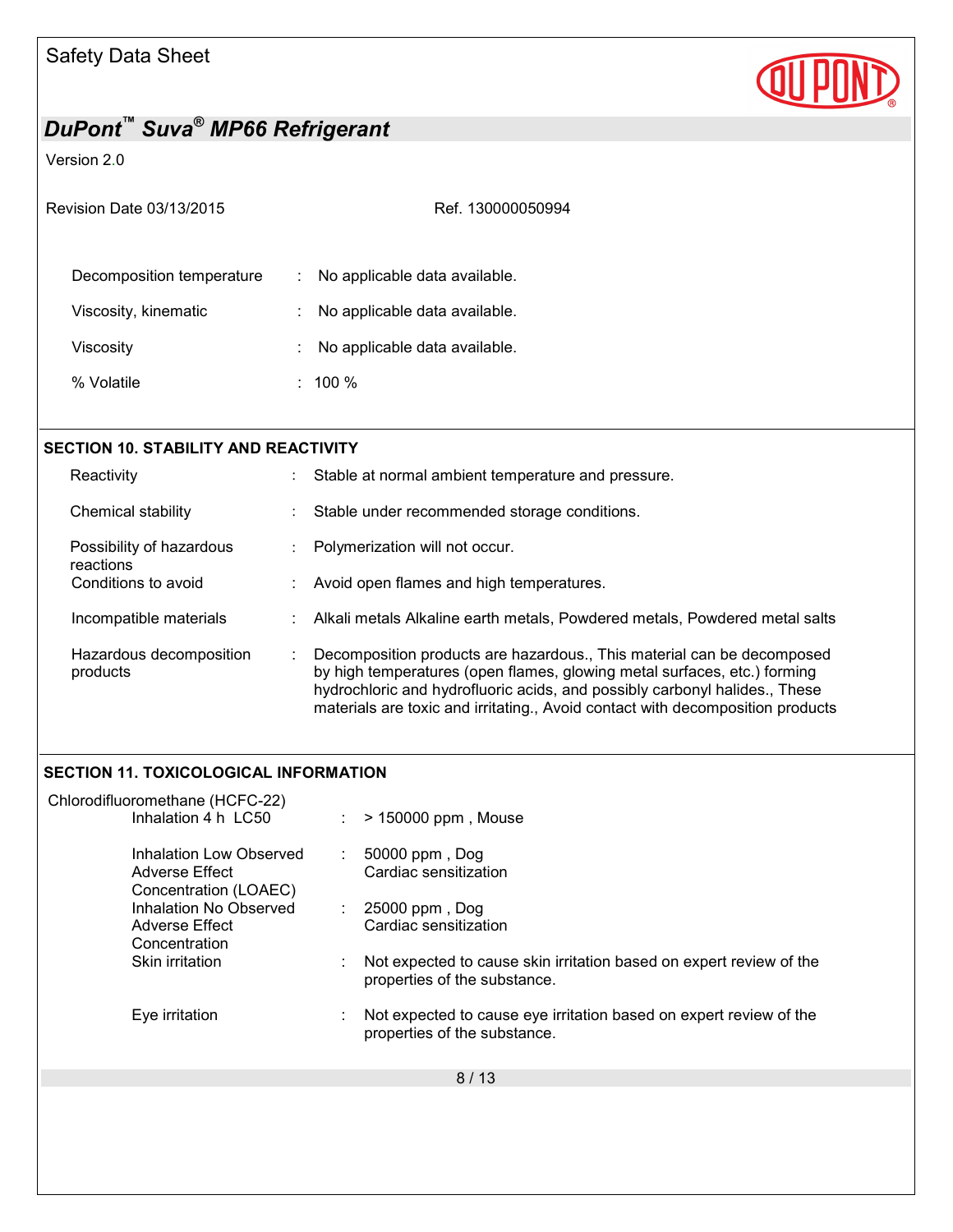

| DuPont™ Suva <sup>®</sup> MP66 Refrigerant                                                                                                   |                         |                                                                                                                                                           |
|----------------------------------------------------------------------------------------------------------------------------------------------|-------------------------|-----------------------------------------------------------------------------------------------------------------------------------------------------------|
| Version 2.0                                                                                                                                  |                         |                                                                                                                                                           |
| Revision Date 03/13/2015                                                                                                                     |                         | Ref. 130000050994                                                                                                                                         |
| Skin sensitization                                                                                                                           |                         | Not expected to cause sensitization based on expert review of the<br>properties of the substance.                                                         |
| Repeated dose toxicity                                                                                                                       |                         | Inhalation<br>Mouse<br>gas<br>No toxicologically significant effects were found.                                                                          |
| Carcinogenicity                                                                                                                              |                         | Not classifiable as a human carcinogen.<br>Overall weight of evidence indicates that the substance is not<br>carcinogenic.                                |
| Mutagenicity                                                                                                                                 |                         | Animal testing did not show any mutagenic effects.<br>Experiments showed mutagenic effects in cultured bacterial cells.                                   |
| Reproductive toxicity                                                                                                                        |                         | No toxicity to reproduction                                                                                                                               |
| Teratogenicity                                                                                                                               |                         | Animal testing showed effects on embryo-fetal development at levels<br>equal to or above those causing maternal toxicity.                                 |
| Further information                                                                                                                          |                         | Cardiac sensitisation threshold limit: 175000 mg/m3                                                                                                       |
| 1-Chloro-1,2,2,2-tetrafluoroethane (HCFC-124)<br>Inhalation 4 h LC50                                                                         |                         | > 230000 ppm, Rat<br>Anaesthetic effects<br>Central nervous system effects                                                                                |
| <b>Adverse Effect</b><br>Concentration (LOAEC)<br><b>Inhalation No Observed</b><br><b>Adverse Effect</b><br>Concentration<br>Skin irritation | Inhalation Low Observed | 25000 ppm, Dog<br>Cardiac sensitization<br>10000 ppm, Dog<br>Cardiac sensitization<br>Not expected to cause skin irritation based on expert review of the |
| Eye irritation                                                                                                                               |                         | properties of the substance.<br>Not expected to cause eye irritation based on expert review of the<br>properties of the substance.                        |
| Skin sensitization                                                                                                                           |                         | Not expected to cause sensitization based on expert review of the<br>properties of the substance.                                                         |
|                                                                                                                                              |                         | Does not cause respiratory sensitisation.,                                                                                                                |
|                                                                                                                                              |                         | 9/13                                                                                                                                                      |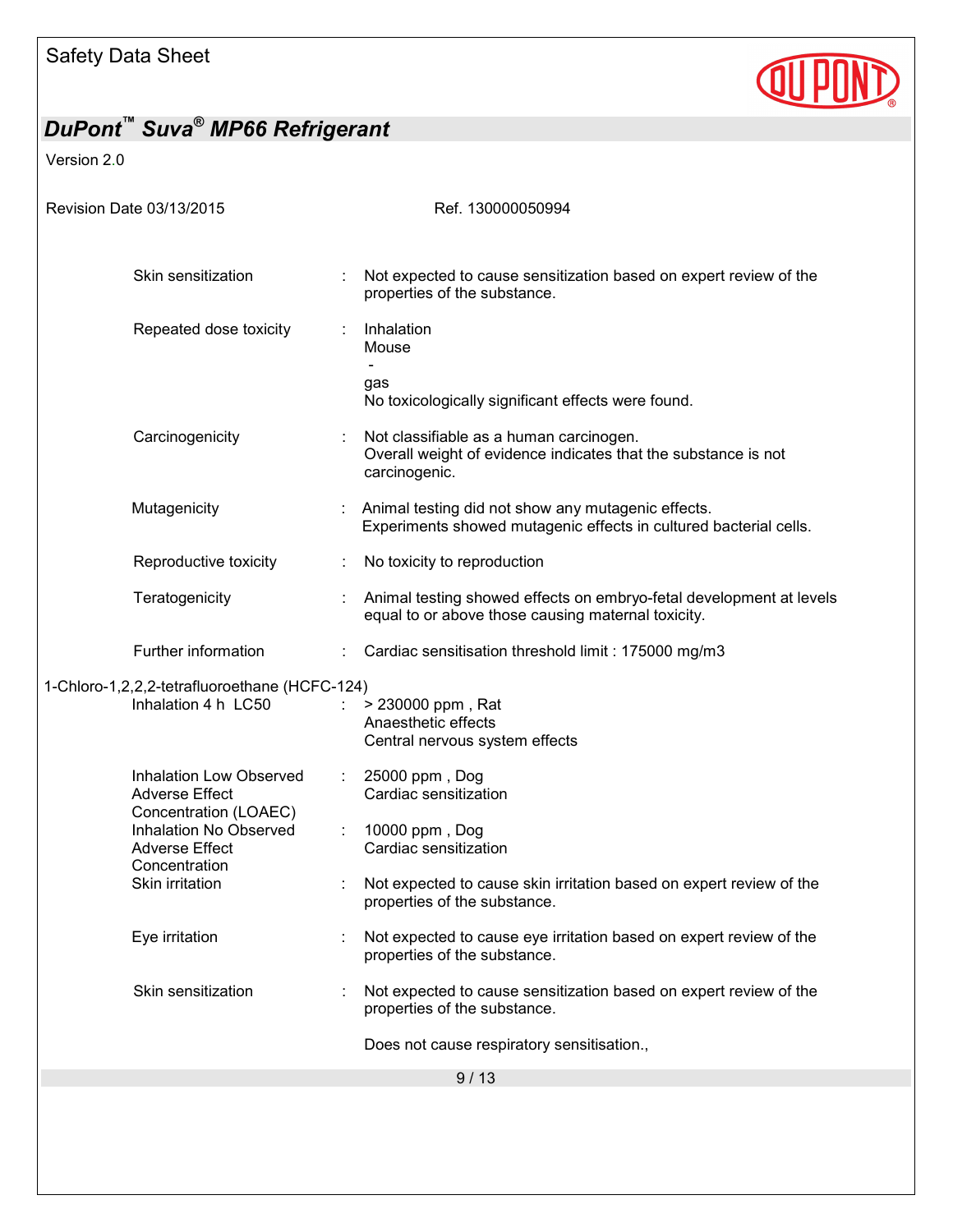

| DuPont <sup>™</sup> Suva <sup>®</sup> MP66 Refrigerant                                |                                                                                               |                                                                                                                                                                               |
|---------------------------------------------------------------------------------------|-----------------------------------------------------------------------------------------------|-------------------------------------------------------------------------------------------------------------------------------------------------------------------------------|
| Version 2.0                                                                           |                                                                                               |                                                                                                                                                                               |
| Revision Date 03/13/2015                                                              |                                                                                               | Ref. 130000050994                                                                                                                                                             |
|                                                                                       | Repeated dose toxicity                                                                        | There are no reports of human respiratory sensitization.<br>Inhalation<br>multiple species                                                                                    |
|                                                                                       |                                                                                               | No toxicologically significant effects were found.                                                                                                                            |
| Carcinogenicity                                                                       |                                                                                               | Not classifiable as a human carcinogen.                                                                                                                                       |
| Mutagenicity                                                                          |                                                                                               | Tests on bacterial or mammalian cell cultures did not show mutagenic<br>effects.<br>Animal testing did not show any mutagenic effects.                                        |
| Teratogenicity                                                                        |                                                                                               | Animal testing showed no developmental toxicity.                                                                                                                              |
| Further information                                                                   |                                                                                               | Cardiac sensitisation threshold limit : 140000 mg/m3                                                                                                                          |
| 1,1-Difluoroethane (HFC-152a)                                                         | Inhalation 4 h LC50                                                                           | > 437500 ppm, Rat                                                                                                                                                             |
| <b>Adverse Effect</b><br>Concentration<br><b>Adverse Effect</b><br>Skin sensitization | Inhalation No Observed<br>÷.<br><b>Inhalation Low Observed</b><br>÷.<br>Concentration (LOAEC) | 50000 ppm, Dog<br>Cardiac sensitization<br>150000 ppm, Dog<br>Cardiac sensitization<br>Does not cause respiratory sensitisation., Rat                                         |
|                                                                                       | Repeated dose toxicity                                                                        | Inhalation<br>Rat<br>NOAEL: 67.485 mg/l<br>No toxicologically significant effects were found.                                                                                 |
| Carcinogenicity                                                                       |                                                                                               | Not classifiable as a human carcinogen.<br>Animal testing did not show any carcinogenic effects.                                                                              |
| Mutagenicity                                                                          |                                                                                               | Animal testing did not show any mutagenic effects.<br>Did not cause genetic damage in cultured bacterial cells.<br>Tests on mammalian cell cultures showed mutagenic effects. |
|                                                                                       | Reproductive toxicity                                                                         | No toxicity to reproduction<br>Animal testing showed no reproductive toxicity.                                                                                                |
|                                                                                       |                                                                                               | 10/13                                                                                                                                                                         |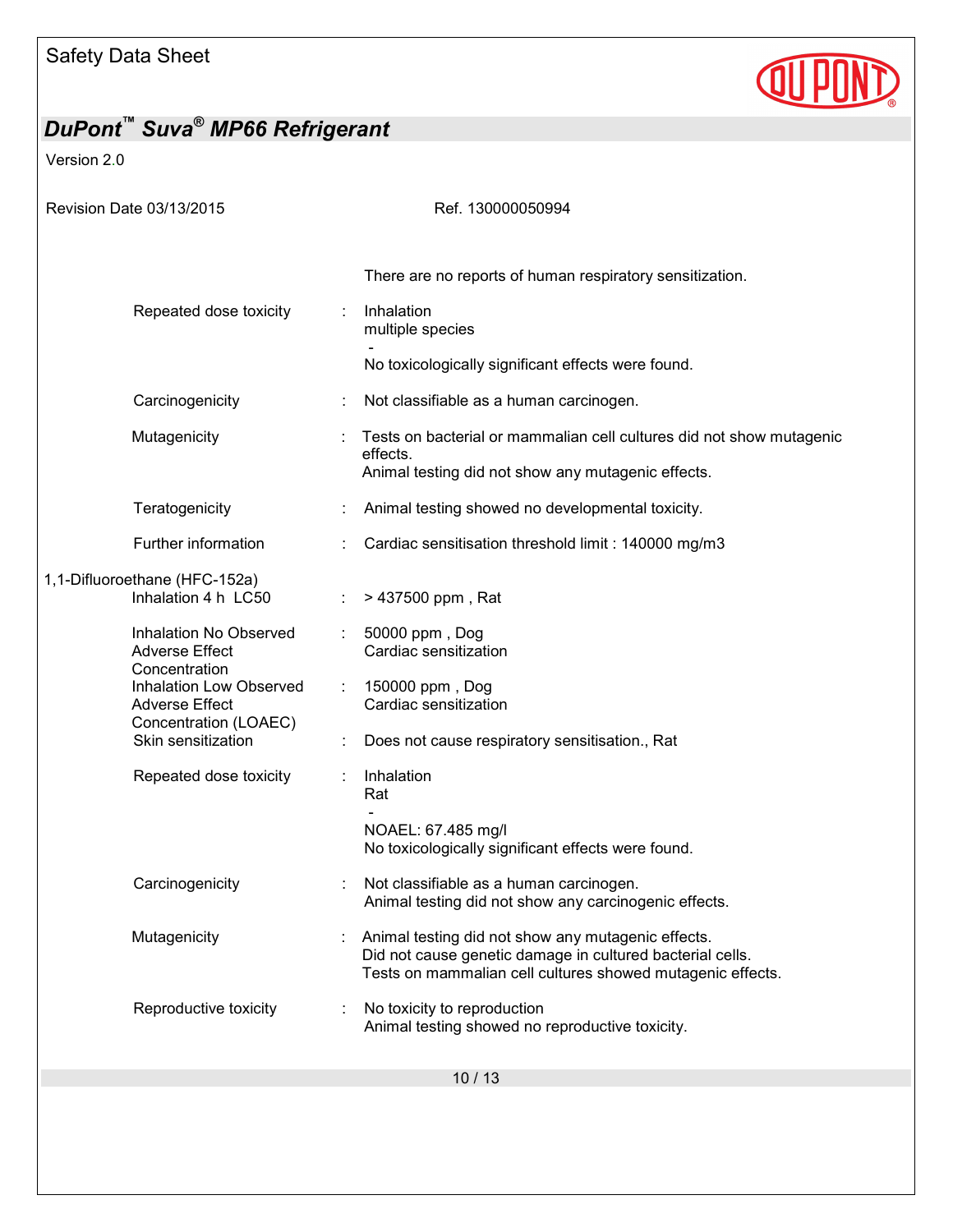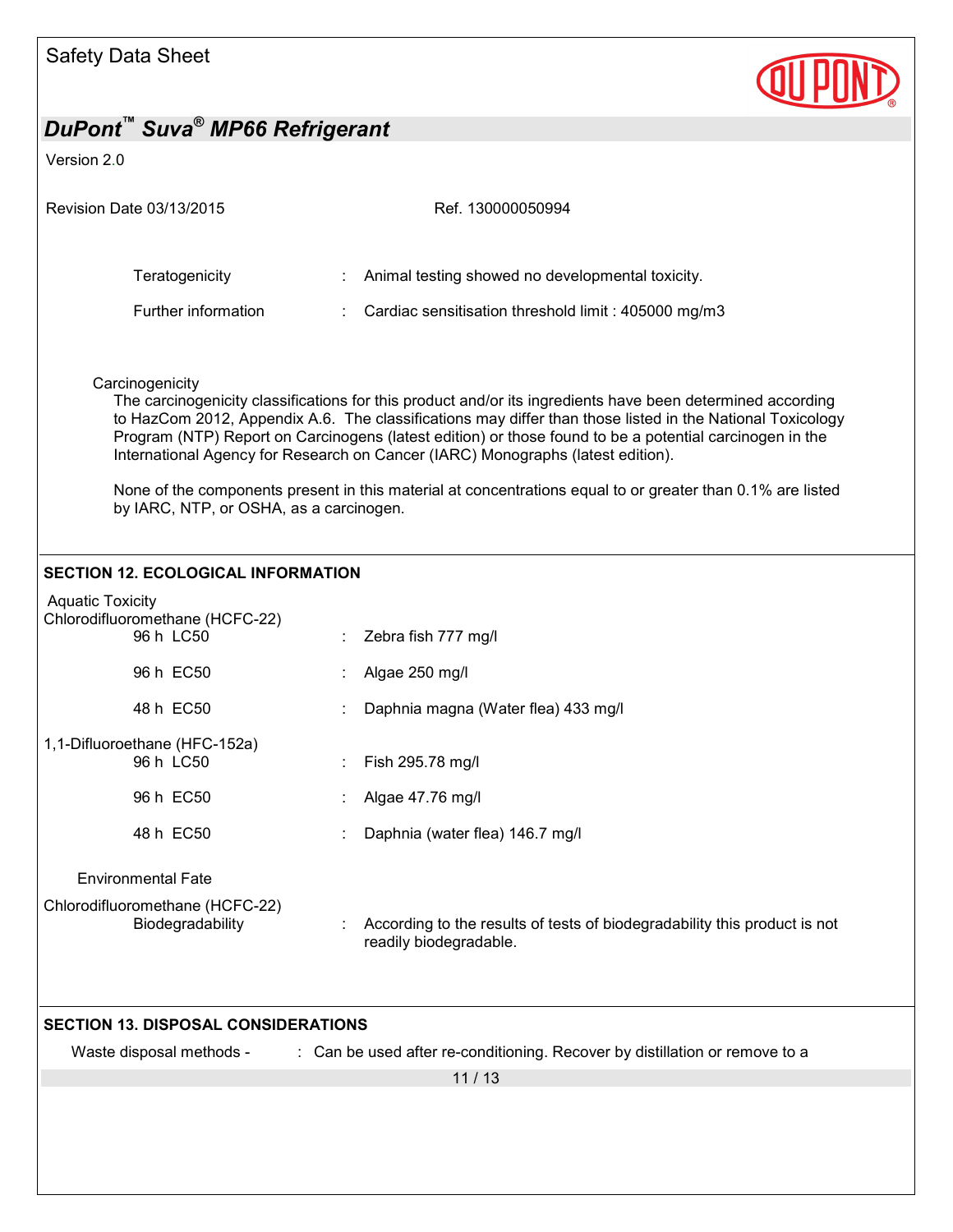

#### Version 2.0

| Revision Date 03/13/2015 | Ref. 130000050994                                                                                             |  |
|--------------------------|---------------------------------------------------------------------------------------------------------------|--|
| Product                  | permitted waste disposal facility. Comply with applicable Federal,<br>State/Provincial and Local Regulations. |  |
| Contaminated packaging   | : Empty pressure vessels should be returned to the supplier.                                                  |  |

## **SECTION 14. TRANSPORT INFORMATION**

| DOT         | UN number            | : 3163                                                                                  |
|-------------|----------------------|-----------------------------------------------------------------------------------------|
|             | Proper shipping name | : Liquefied gas, n.o.s. (Chlorodifluoromethane, 2-Chloro-<br>1,1,1,2-Tetrafluoroethane) |
|             | Class                | $\therefore$ 2.2                                                                        |
|             | Labelling No.        | $\therefore$ 2.2                                                                        |
| IATA C      | UN number            | :3163                                                                                   |
|             | Proper shipping name | : Liquefied gas, n.o.s. (Chlorodifluoromethane, 2-Chloro-<br>1,1,1,2-Tetrafluoroethane) |
|             | Class                | $\therefore$ 2.2                                                                        |
|             | Labelling No.        | $\therefore$ 2.2                                                                        |
| <b>IMDG</b> | UN number            | : 3163                                                                                  |
|             | Proper shipping name | : LIQUEFIED GAS, N.O.S. (Chlorodifluoromethane, 2-<br>Chloro-1,1,1,2-Tetrafluoroethane) |
|             | Class                | $\therefore$ 2.2                                                                        |
|             | Labelling No.        | $\therefore$ 2.2                                                                        |

#### **SECTION 15. REGULATORY INFORMATION**

| TSCA<br>SARA 313 Regulated<br>Chemical(s) | : On the inventory, or in compliance with the inventory<br>: 1-Chloro-1,2,2,2-tetrafluoroethane, Chlorodifluoromethane                                                    |
|-------------------------------------------|---------------------------------------------------------------------------------------------------------------------------------------------------------------------------|
| PA Right to Know<br>Regulated Chemical(s) | : Substances on the Pennsylvania Hazardous Substances List present at a<br>concentration of 1% or more (0.01% for Special Hazardous Substances):<br>Chlorodifluoromethane |
| NJ Right to Know<br>Regulated Chemical(s) | : Substances on the New Jersey Workplace Hazardous Substance List present<br>at a concentration of 1% or more (0.1% for substances identified as                          |
|                                           | 12 / 13                                                                                                                                                                   |